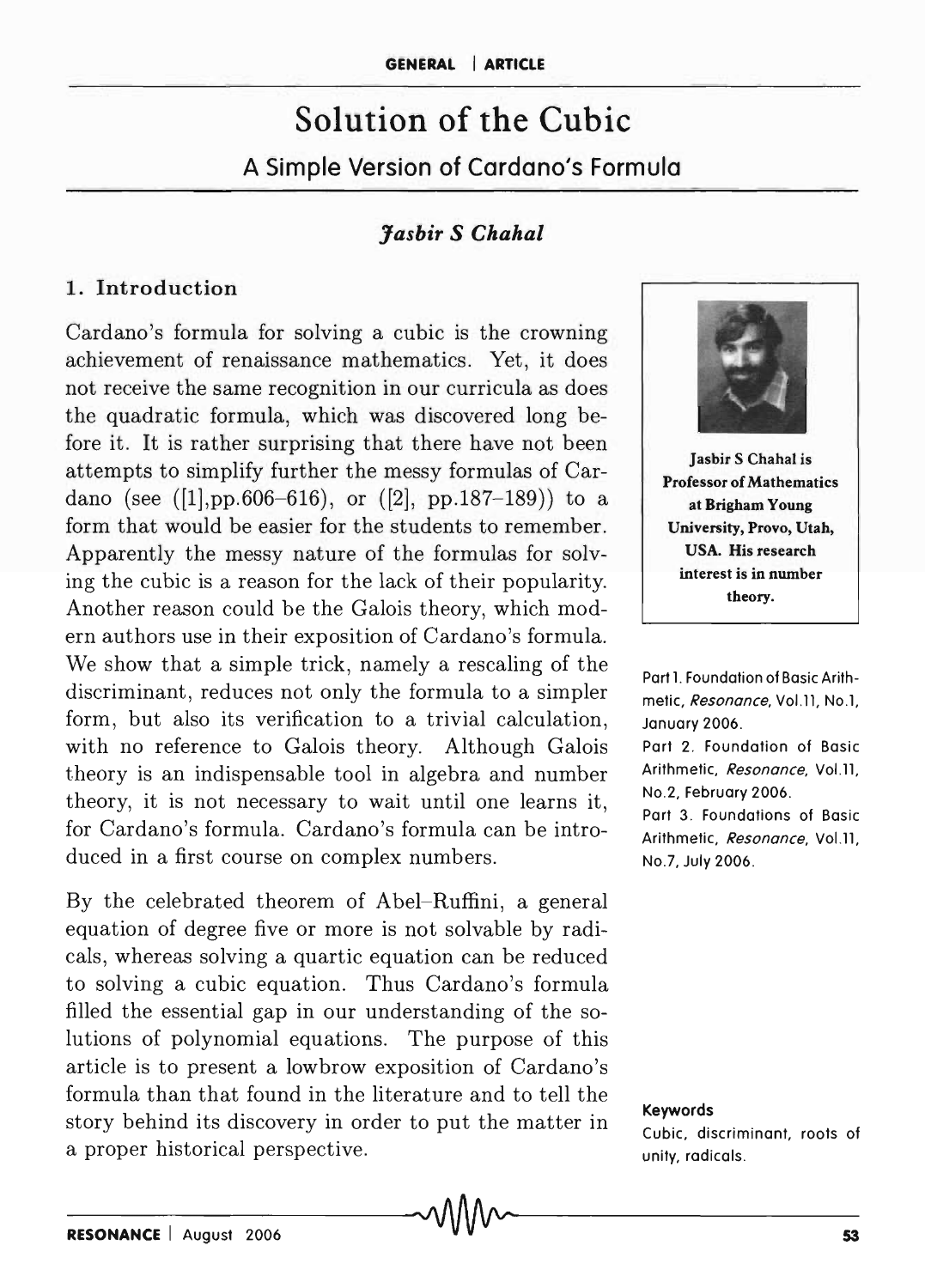There are reasons to believe that the Babylonians of 2000 BC were familiar with solving quadratic equations.

# 2. History

There are reasons to believe that the Babylonians of 2000 BC were familiar with solving quadratic equations, albeit neglecting the negative solutions. Much later, Brahmagupta (c.628 AD) and then al Khwarizmi (780- 850 AD) described the quadratic formula more or less as we know it today.

The next step was to solve the cubic. The Arabs and the Chinese worked out special cases of the cubic numerically. But it took almost a thousand years from Brahmagupta's time to find a general solution to the cubic, often attributed to the Italian Cardano. The story of its discovery is as dramatic as it can be in the world of mathematics.

To solve any polynomial equation it suffices to take the leading coefficient equal to 1. Moreover, the so called *Viète substitution*  $X = x - A/3$  reduces the cubic equation

$$
X^3 + AX^2 + BX + C = 0
$$

to one of the form  $x^3 + ax + b = 0$ .

Thus there is no loss of generality in assuming that the general cubic equation has no square term.

Hindu, Islamic or even the Italian algebra of Cardano's *time* was *entirely* rhetorical. There were no symbols for an unknown or its powers. Everything was communicated in words, and to facilitate memorization, formulas were stated as verses. For example, here is part of a verse (see [3], p.36) for the equation  $x^3 + px = q$ :

> Squeaxno, adtwix Noesquax, adsub Axesquno, subadsub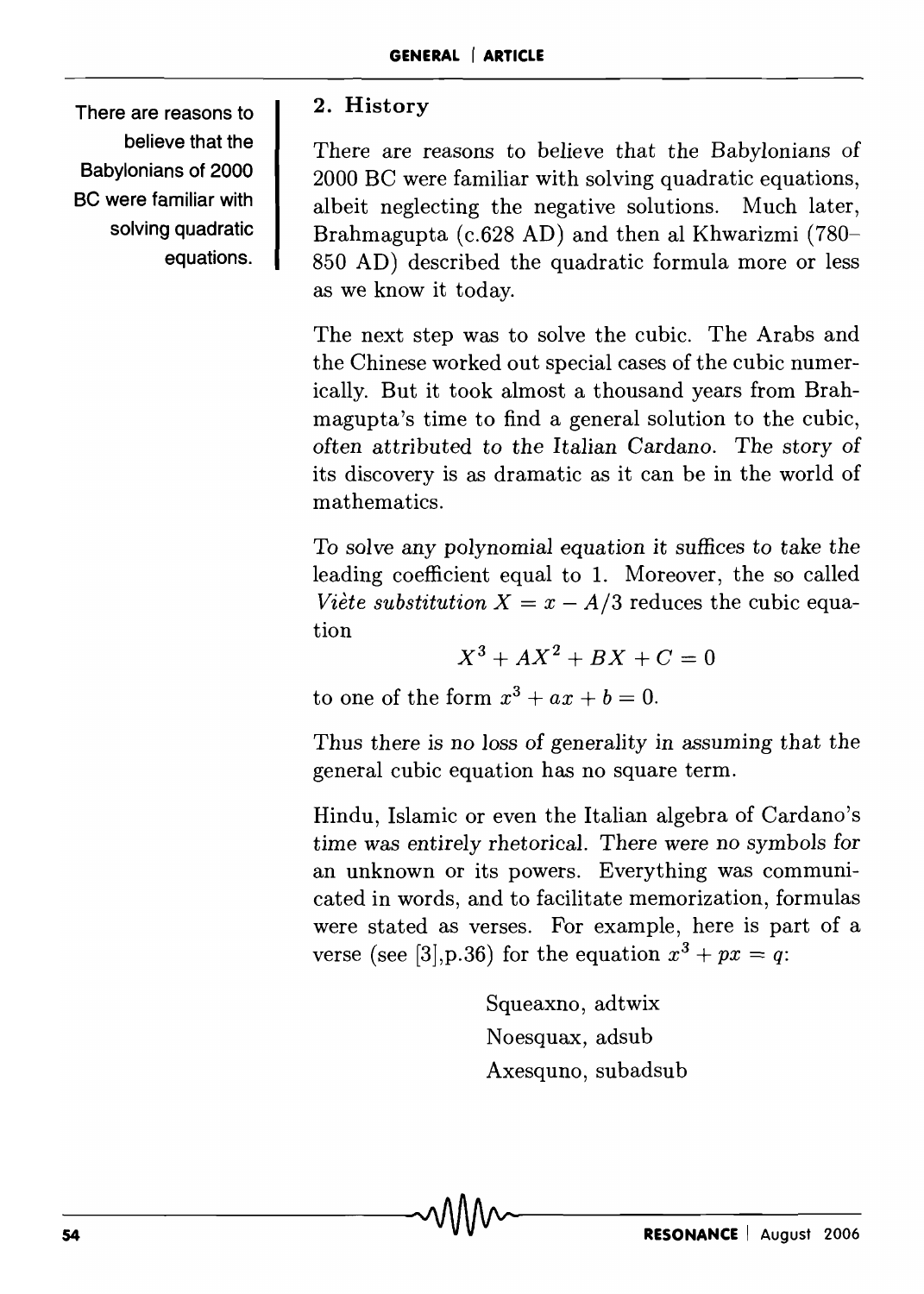It was only after Cardano had published the solution of the cubic in 1545 that Francois Viete (1540-1603) introduced, in his book *The Analytic Art,* our present usage of letters to represent unknown quantities. He used vowels for variables and consonants for constants. However, we owe our tradition of using earlier letters  $a, b, c$ , for constants and the later ones  $x, y, z$ , for variables to Descartes. Viete had no symbol for equality. It was Robert Recorde who introduced the symbol  $=$  for equality in 1557. The signs  $+$  and  $-$  appeared for the first time in Germany at the end of the fifteenth century as symbols for surplus and deficit in business records. In 1514, the Dutch mathematician Vander Hoecke became the first to use them in algebraic expressions. Thomas Harriot was the first (in 1631) to use a dot for multiplication, and he is also responsible for the inequality signs  $\alpha$  and  $>$ . In the same year (1631) William Oughtred introduced the cross sign  $\times$  for multiplication. The square root symbol  $\sqrt{\ }$  was invented by Christoff Rudolff (1510-1558), though some historians dispute it. In 1655, John Wallis was the first to use the symbol  $\infty$  for infinity, probably suggested by the late Roman symbol  $\infty$  for a millennium. For more, see [4].

Leibniz used these symbols in his calculus which was popularized by the Bernoullis. The Bernoulli family had great influence on Euler. Finally, it was Euler who utilized these symbols throughout his writings and made them the language of mathematics. Thus the mathematical symbols, which look very intimidating to many people, are very recent phenomena. But they facilitated great advances in mathematics.

Arabs, and the early Europeans who were to take off from where the Arabs had left, did not consider negative coefficients. Thus there were dozens of cases of the cubic equation to be considered. For example, the so-called *depressed form* alone, with square term absent, was split We owe our tradition of using earlier letters  $a, b, c, \ldots$  for constants and the later ones *x,* y, z, ... for variables to Descartes.

Thus the mathematical symbols, which look very intimidating to many people, are very recent phenomena. But they facilitated great advances in mathematics.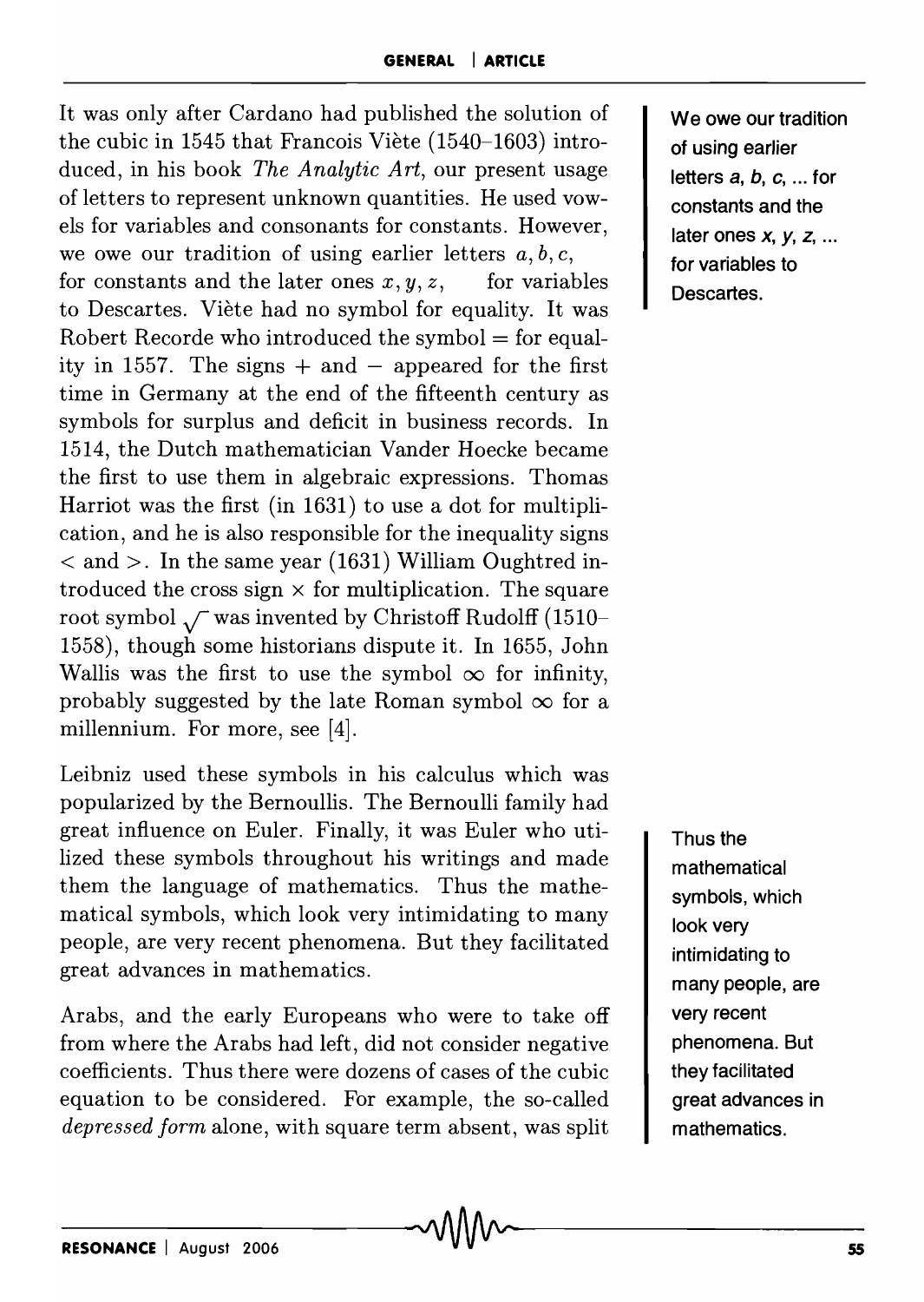**But the academic life in sixteenth**  century Italy was **quite different. The most common way for a professor to stay in his position was to win public contests.**  into three cases:

$$
x3 + px + q = 0, \quad x3 = px + q \text{ and } x3 + px = q \quad (1)
$$

with 
$$
p, q > 0
$$
.

It was Scipione del Ferro (1465-1526), a professor at the University of Bologna, who was the first to find a method of solving equations (1) somewhere around 1510. To insure priority, modern professors announce results even before they have fully checked their proofs. But the academic life in sixteenth century Italy was quite different. There was no tenure. University appointments were mostly temporary, subject to periodic renewal. The most common way for a professor to stay in his position was to win public contests. A new contender for his job would exchange with him a list of problems to be solved by the other in a specified amount of time. It was required that a solution to every problem submitted must exist. Sometime later they would meet each other in a public forum to present their solutions; so it was a good strategy for professors to keep their discoveries secret and use them for these public contests. Professor del Ferro never had the occasion to use his solution for such a contest and just before his death in 1526, secretly passed it on to his student Antonio Fiore, as well as his successor Professor della Nave  $(1500-1558)$  at the University of Bologna. Even though they never publicized the solution, the news that someone had found a solution to the cubic started to circulate among Italian mathematicians. Another Italian Nicolo Tartaglia (1500-1557) from Brescia boasted to have the solution. This was too much for Fiore to take, so he challenged Tartaglia to a public contest. All of Fiore's word problems required the knowledge of a solution to the cubic equation. Having no solution of the cubic yet, Tartaglia was thus trapped, but during the time set aside he worked day and night and just before the contest on the night of 12 February 1535, found the solution to the cubic. Having worked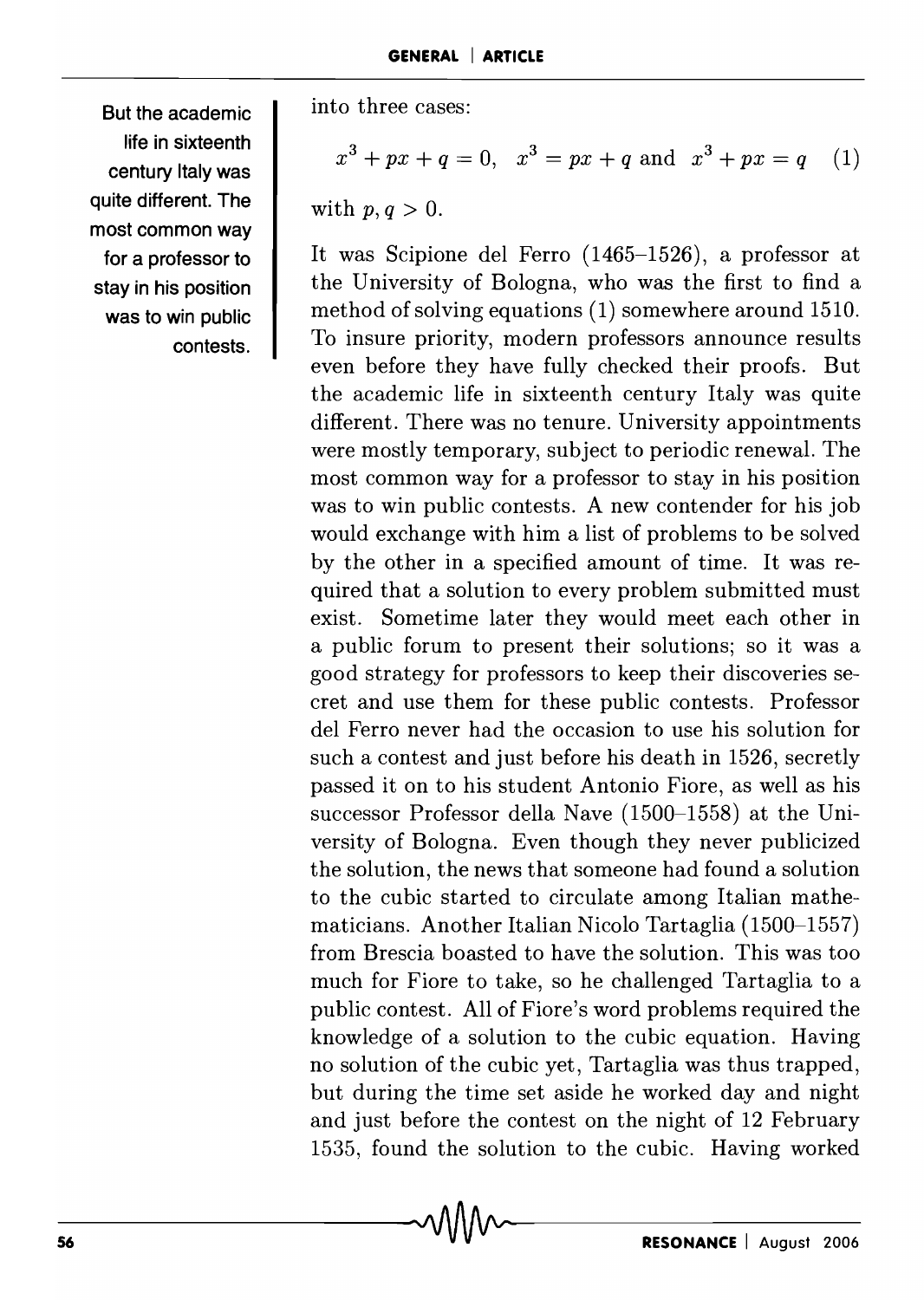out the solution himself, Tartaglia easily defeated Fiore who had inherited the solution from his teacher.

At that time Girolamo Cardano (1501-1576) was lecturing in Milan on algebra. When he heard about Tartaglia's solution he wrote to Tartaglia. He wanted to see the solution so that it could be included in his lectures on algebra. Tartaglia showed the solution only after extracting an oath from Cardano that it would not be included in Cardano's forthcoming book, even with full credit to him. Tartaglia wanted to publish it himself. Cardano kept his promise but assisted by his brilliant student Lodovico Ferrari (1522-1565), started working on the problem himself. Ferrari even managed to solve the fourth degree equation. But their solutions depended on reducing the problem to the cases solved by Tartaglia.

Tartaglia still had not published anything. Cardano did not want to break his promise to Tartaglia, but felt a need to make the solution available to the public. Meanwhile, after hearing the rumor of the original solution by della Ferro, Cardano and Ferrari visited Professor della Nave in Bologna who graciously let them verify that del Ferro indeed had the solution. Cardano no longer felt an obligation to Tartaglia as he would only be publishing the same solution found independently some 25 years earlier by a mathematician now deceased. Thus in 1545, Cardano published his most important work, *Ars Magna* mainly devoted to the solution of the cubic. When the book appeared, Tartaglia was furious, even though Cardano had mentioned him as one of the original discoverers of the solution. To recoup his prestige, Tartaglia challenged Ferrari to a public contest, but this time he was defeated. To this day the method described in *Ars Magna* of solving the cubic equation is called Cardano's Formula. We now explain it from a modern point of view, which unifies all the cases into a single formula. For the original case-by-case discussion, see [3].

Cardano no longer felt an obligation to Tartaglia as he would only be publishing the same solution found independently some 25 years earlier by a mathematician now deceased.

When the book Ars Magna appeared, Tartaglia was furious, even though Cardano had mentioned him as one of the original discoverers of the solution.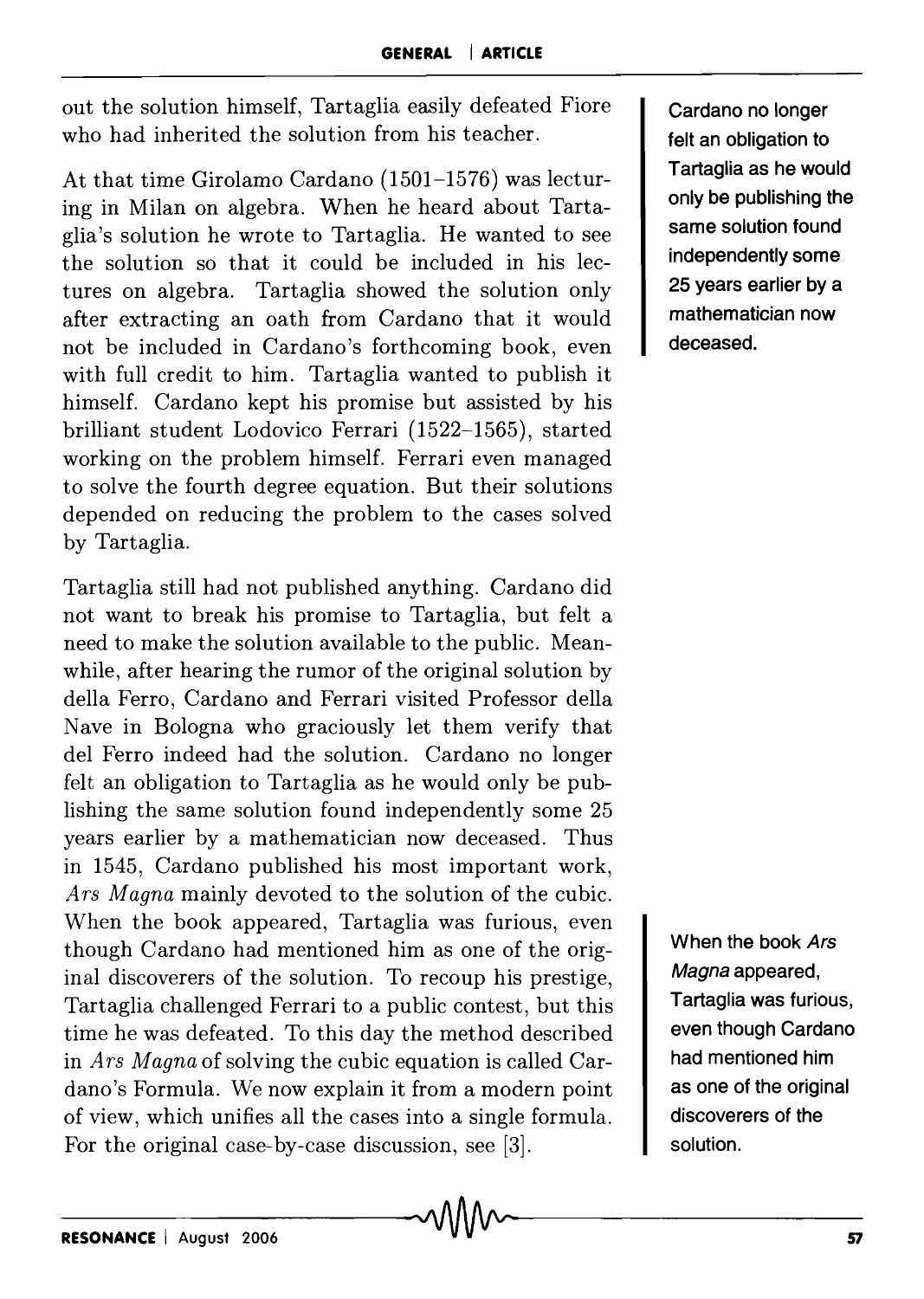When we say a polynomial equation is solvable by radicals, we mean the solutions can be found in terms of expressions involving the four algebraic operations on the coefficients of the polynomial, and extracting their square roots, cube roots, and soon.

## 3. Roots of a Complex Number

When we say a polynomial equation is solvable by radicals, we mean the solutions can be found in terms of expressions involving the four algebraic operations on the coefficients of the polynomial, and extracting their square roots, cube roots, and so on. So let  $m > 1$  be an integer. We now indicate how to extract all the mth roots of a non-zero complex number.

Any complex number  $z = x + iy \neq 0$  can be represented geometrically as

$$
z = re^{i\theta} := r(\cos\theta + i\sin\theta),
$$

where its *modulus*  $r = \sqrt{x^2 + y^2} > 0$  and the *argument* Arg(*z*) of *z* is the angle  $\theta = \tan^{-1} \left(\frac{y}{x}\right)$ . Let  $\sqrt[m]{r}$  be the positive real mth root of r and  $\omega$  be the mth root of unity given by

$$
\omega = \cos \frac{2\pi}{m} + i \sin \frac{2\pi}{m}.
$$

If we put  $\alpha = \sqrt[m]{r}e^{i\theta/m}$ , then the mth roots of z are  $\alpha$ ,  $\omega \alpha$ ,  $\omega^2 \alpha$ ,  $\omega^{m-1} \alpha$  (which are clearly distinct, hence account for all of them). In particular, the ratio of any two of them is an mth root of unity. For example, the three cube roots of 8i are

$$
2\left[\cos\left(\frac{\pi}{6} + \frac{2\pi}{3}d\right) + i\sin\left(\frac{\pi}{6} + \frac{2\pi}{3}d\right)\right]
$$

for  $d = 0, 1, 2$ .

#### 4. Cardano's Formula

Recall that the quadratic equation

$$
x^2 + bx + c = 0 \tag{2}
$$

has two solutions

$$
x = \frac{-b \pm \sqrt{\Delta}}{2},
$$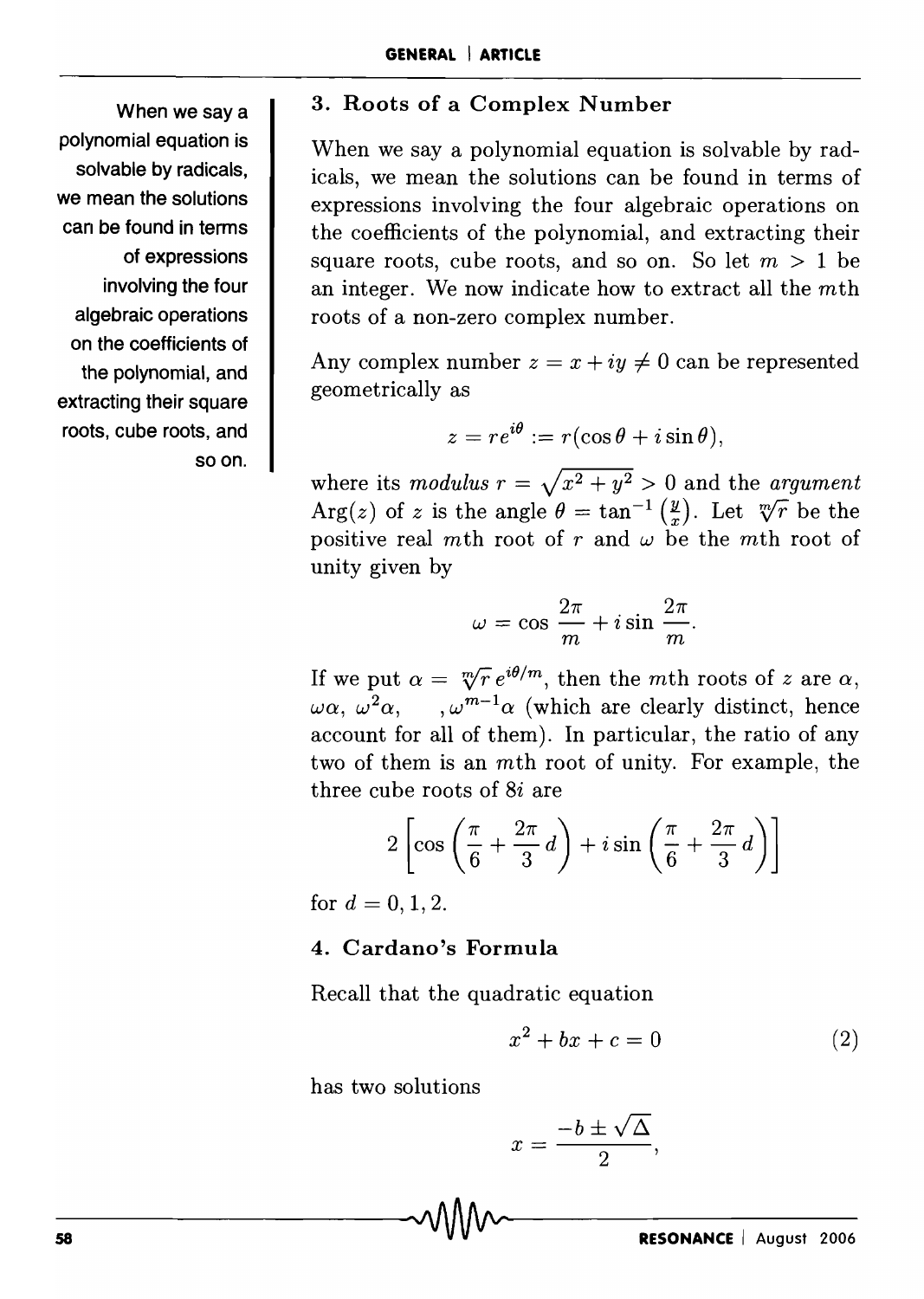where the quantity  $\Delta = b^2 - 4c$  is called the *discriminant.* The discriminant *discriminates* the solutions. When there is no discriminant, that is, when  $\Delta = 0$ , the two roots are equal. In fact, the two roots are equal if and only if  $\Delta = 0$ .

Exercise. *Solve the quadratic equation (with complex coefficients)* 

$$
\left(1 - \frac{\sqrt{3}}{4}i\right)z^2 - \sqrt{5}z + 1 = 0.
$$

To solve the cubic we may assume, as has been said earlier, that a general cubic equation is of the form

$$
x^3 + ax + b = 0.\t\t(3)
$$

Again we can define its *discriminant D* such that no two solutions are equal if and only if  $D \neq 0$ . To aid memory, we make the formulas for the solutions of (3) resemble as much as possible that of  $x^2 + bx + c = 0$ , which are

$$
x_1 = \frac{-b + \sqrt{\Delta}}{2}
$$
 and 
$$
x_2 = \frac{-b - \sqrt{\Delta}}{2}
$$
.

For this, we modify the traditional definition  $D = -(4a^3 +$  $(27b^2)$  of the discriminant of  $x^3 + ax + b$  slightly. Our definition of the *discriminant*  $\Delta$  of  $x^3 + ax + b$  is

$$
\Delta = \frac{4a^3 + 27b^2}{27}.
$$
 (4)

Let  $\omega_1$  and  $\omega_2$  be the two imaginary cube roots of unity:

$$
\omega_j = \cos \frac{2\pi j}{3} + i \sin \frac{2\pi j}{3}
$$
  $(j = 1, 2).$ 

It is easy to check that for  $\omega = \omega_1$  or  $\omega_2$ ,  $1 + \omega + \omega^2 = 0$ . Moreover,

$$
\omega_1^2 = \omega_2 \text{ and } \omega_2^2 = \omega_1. \tag{5}
$$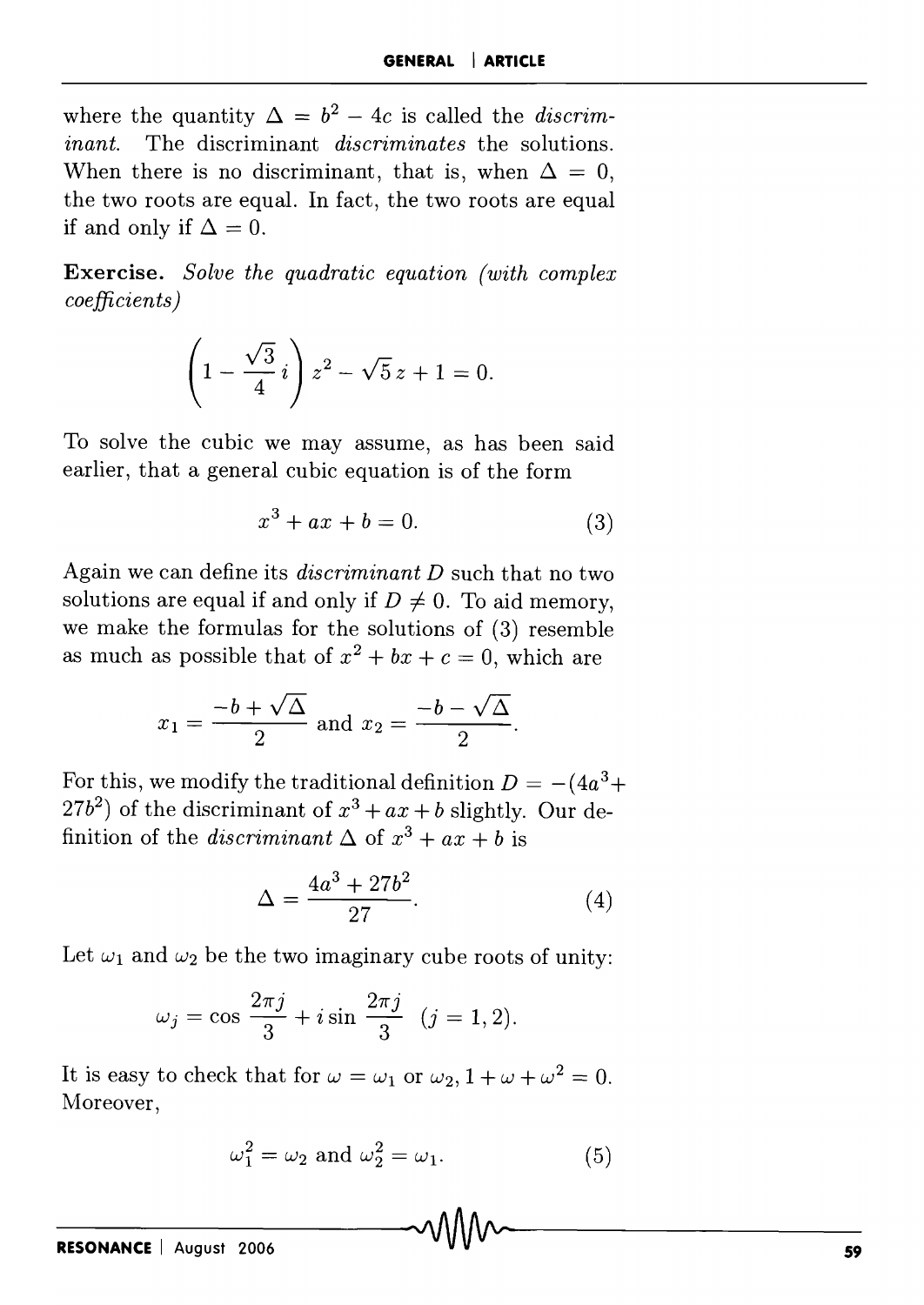Now using (4), it is easy to check that

$$
\frac{-b+\sqrt{\Delta}}{2} \frac{-b-\sqrt{\Delta}}{2} = -a^3/27.
$$

Choose cube roots

$$
\alpha_1 = \sqrt[3]{\frac{-b + \sqrt{\Delta}}{2}} \text{ and } \alpha_2 = \sqrt[3]{\frac{-b - \sqrt{\Delta}}{2}} \qquad (6)
$$

such that

$$
\alpha_1 \quad \alpha_2 = -\frac{a}{3}.\tag{7}
$$

**Theorem.** (del Ferro-Tartaglia-Cardano). *The three solutions of*  $x^3 + ax + b = 0$  *are* 

$$
\alpha_1 + \alpha_2, \ \omega_1 \alpha_1 + \omega_2 \alpha_2, \ \omega_2 \alpha_1 + \omega_1 \alpha_2. \tag{8}
$$

*The equations* (6), (7) *and* (8) *taken together are called Cardano's formulas.* 

**Proof.** Plug each number from (8) in (3) and use (5), (6) and (7).

**Example.** To illustrate Cardano's formula we take one of the simplest examples, namely

$$
x^3-1=0.
$$

Here  $a = 0$  and  $b = -1$ , so  $D = 1$ . From (6), we get  $\alpha_1 = 1$  and  $\alpha_2 = 0$ . It follows from (8) that the three roots of  $x^3 - 1$  are  $1 + 0, \omega_1$   $1 + \omega_2$  0,  $\omega_2$  1 +  $\omega_1$  0, that is, they are  $1, \omega_1, \omega_2$ . This agrees with what we already know, that is  $1, \omega, \omega^2$  are the three solutions of  $x^3 - 1 = (x - 1)(x^2 + x + 1) = 0$ , where  $\omega = \omega_1$  or  $\omega_2$  is a primitive cube root of unity.

**Exercise.** Solve the following cubic equations:

i)  $x^3 - 2x + 4 = 0$ , ii)  $x^3 + x^2 - 2x - 1 = 0$ .